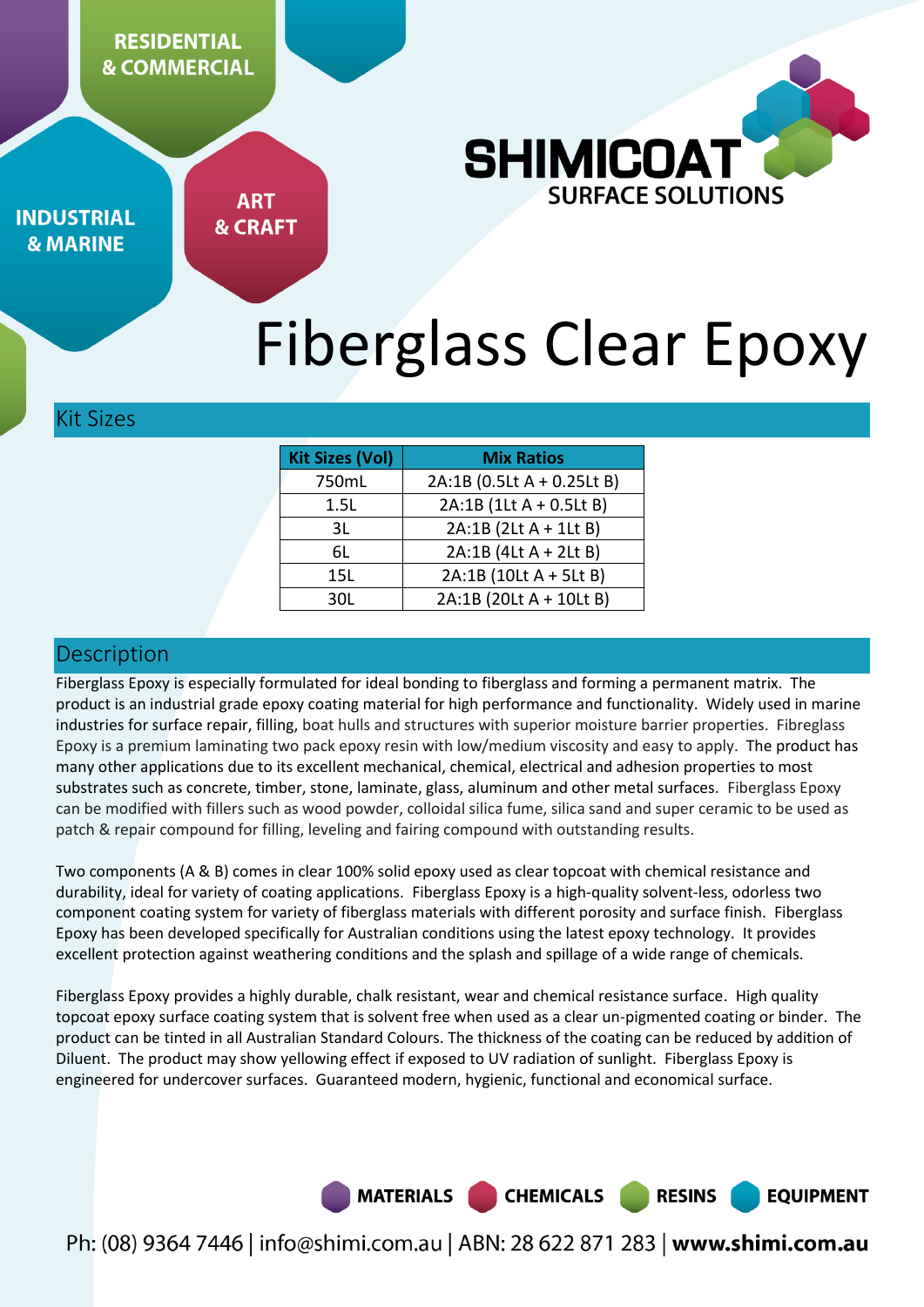

## Features

Fiberglass Epoxy is supplied in two pack kit, Part A (Resin) and Part B (Curative or Hardener). Other parts such as pigment, flakes, decorative and non-slip materials can be supplied separately. Some selected features of Fiberglass Epoxy:

- Modern, Hygiene, Functional and Economical.
- Heavy duty clear or pigmented coating for concrete and polished concrete floors.
- Highly resistant to chemical attack and pedestrian or vehicular traffic.
- **Can be used in conjunction with graded** aggregates to produce durable decorative floor finishes.
- Long lasting and easily maintained with good resistance to a wide range of domestic and commercial chemicals.
- Solvent free when used as a clear unpigmented coating or binder.
- Outstanding water resistance.
- Seamless, easy to clean and maintain.
- Suitable for Flake Flooring systems, see SHIMI FLAKE flooring system.
- Superior Chemical Resistant Finished surface
- Solvent Free (Unless you apply Diluent for thickness control)
- Engineered formulation for trafficable area with high mechanical strength
- DIY Friendly, easy to apply and curable over a wide range of temperature
- Available with a wide range of Flakes for decorative concrete
- Ideally compatible for Non-Slip Flooring System.

## Coverage

250mL to saturate one sqm of Fiberglass cloth (250gr). First coat usually consumes more and the subsequent coats less.

# Applications

Roller, Brush or Squeegee.

# Dry Time at 25°C

| Pot Life:           | 45 minutes at 25°C                                                            |
|---------------------|-------------------------------------------------------------------------------|
| Tack Free:          | 2-3 hours                                                                     |
|                     | Thin Film Set: 8 Hours (Min, depending on temperature and humidity)           |
|                     | Deep Cast Set: 24 Hours (Min, depending on temperature and humidity) 10mm Max |
| Dry Cured:          | 12-16 hours – Foot Traffic (depending on temperature and humidity)            |
| <b>Fully Cured:</b> | 7 days (Vehicle Traffic)                                                      |
| Re-Coat:            | <b>Subsequent Immediate Coating</b>                                           |

## Clean Up

Thinner & Diluent (Blend of Solvents).

# Preparations

Clean and dry surface. Ensure surface to be coated is free of all dirt, grease, oil, paint, curing agents and other contaminants. Removal of Oil Contamination. Ensure moisture free surface. Allow to completely dry, run Dry Test if necessary.

For further information, please refer to SHIMICOAT Instruction for "Surface Preparations".

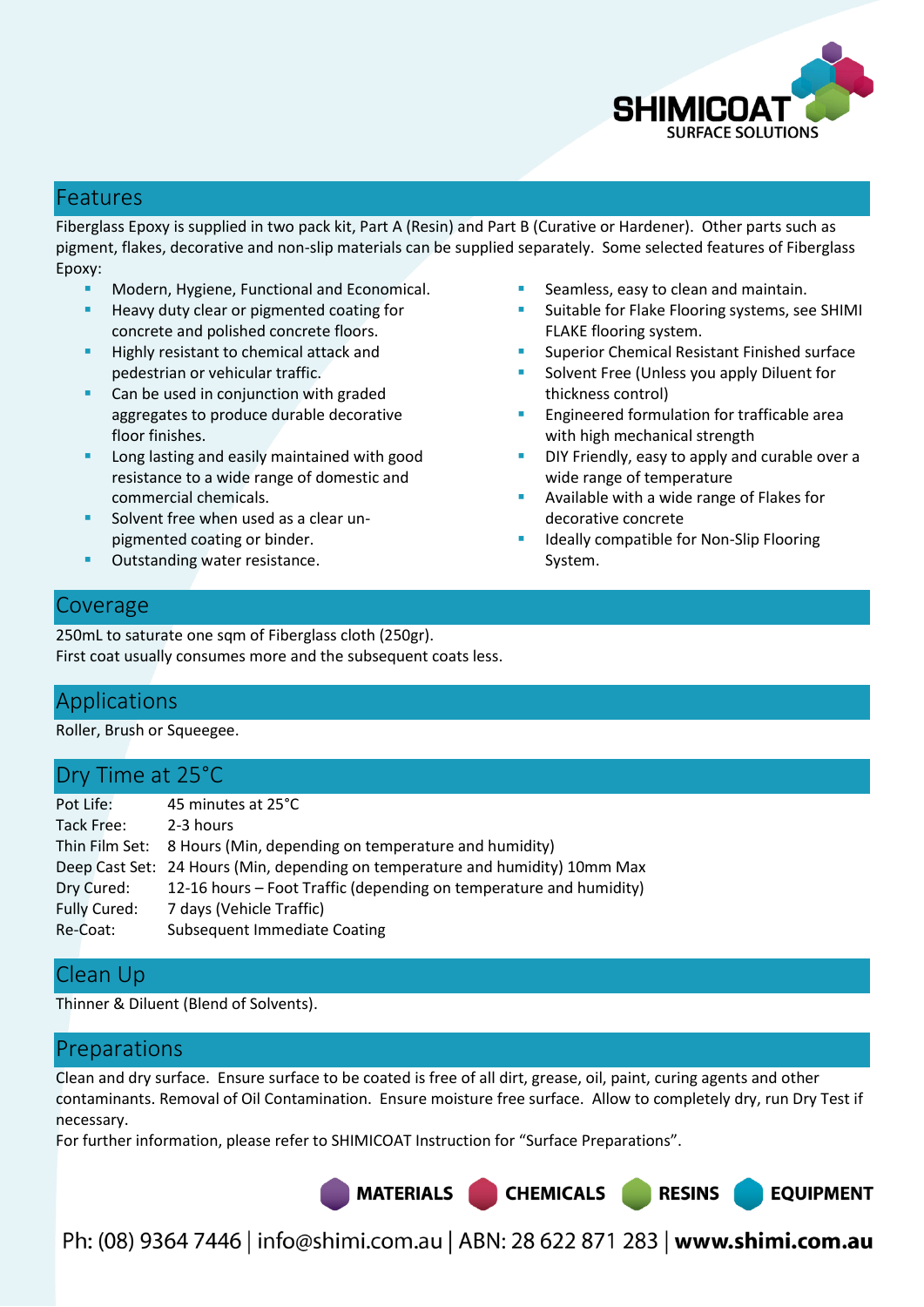

**EQUIPMENT** 

| <b>Specifications</b>                               |                                                      |  |  |
|-----------------------------------------------------|------------------------------------------------------|--|--|
| Physical & Chemical properties of Fiberglass Epoxy: |                                                      |  |  |
| <b>Mix Ratios</b>                                   | 2A:1B (Volume) or 2A:1B (Weight)                     |  |  |
|                                                     | For Example: 2Lt of A (2Kg) & 1Lt of B (1Kg)         |  |  |
| Pot Life @25°C                                      | 45min                                                |  |  |
| <b>Colour of Blend</b>                              | Available in All Australian Standard AS 2700 Colours |  |  |
| <b>Specific Gravity (SG) of Blend</b>               | 1.4                                                  |  |  |
| Low Profile Coverage (Kg/sqm)                       | Roller Application (200 micron) - 0.2Kg of Blend per |  |  |
|                                                     | sqm                                                  |  |  |
| Maximum Temperature Surface Exposure (°C)           | 140                                                  |  |  |
| <b>Initial Cure Time (Hours)</b>                    | 24Hours                                              |  |  |
| <b>Ultimate Cure Time (Days)</b>                    | 7 Days                                               |  |  |
| Compressive strength (ASTM D 695-85)                | 80-90                                                |  |  |
| Tensile strength (ASTM D 638-86)                    | 50                                                   |  |  |
| Flexural strength (ASTM D 790-86)                   | 80-90                                                |  |  |
| Hardness shore D (ASTM D2240-86)                    | 81                                                   |  |  |
| <b>Abrasion Resistance (ASTM D4060-90)</b>          | $0.056$ g/1000 cycle                                 |  |  |

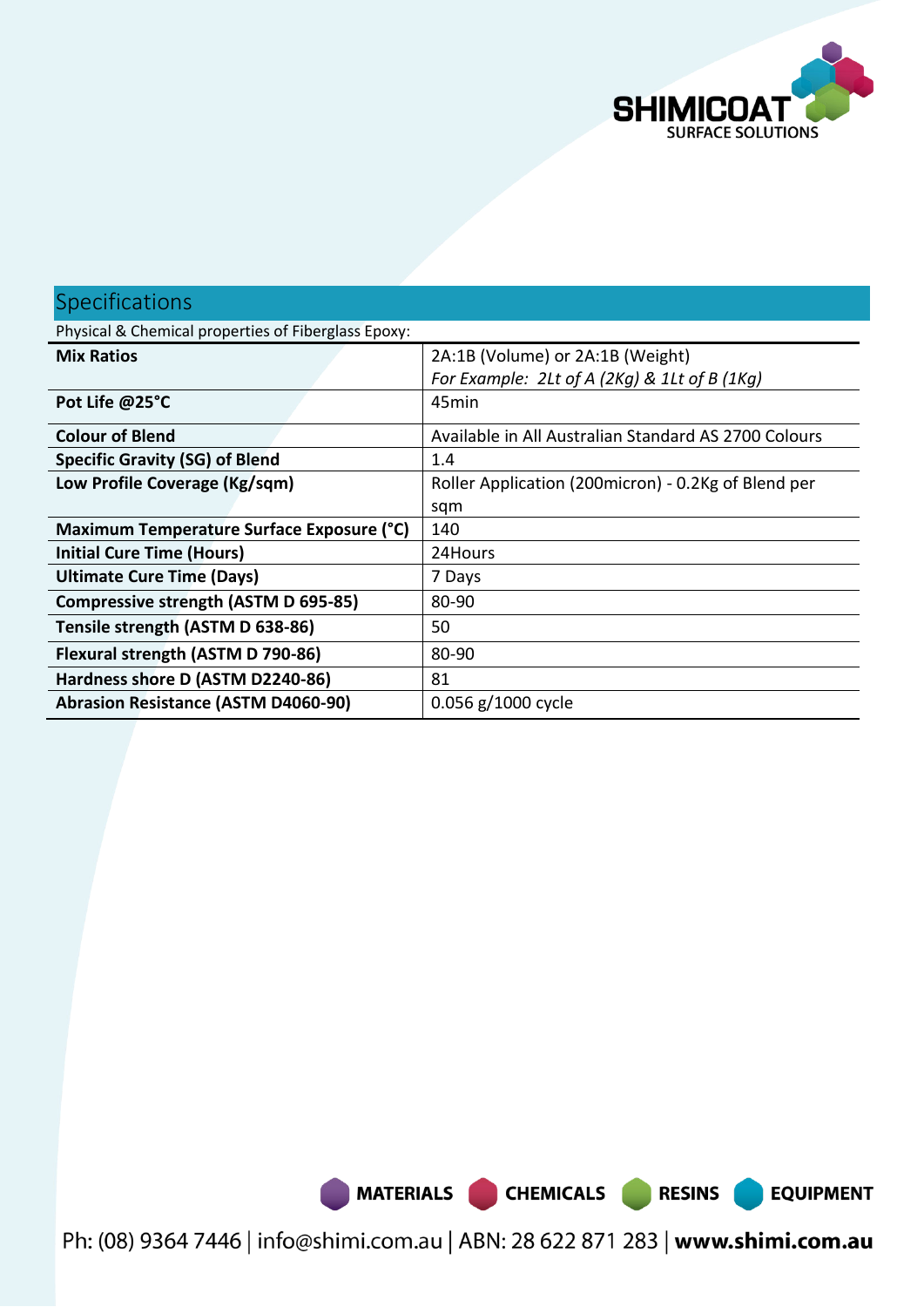

|             | Reagent                           |                                                                     | Rating           |  |
|-------------|-----------------------------------|---------------------------------------------------------------------|------------------|--|
| Acids       | Hydrochloric Acid                 |                                                                     | B                |  |
|             | Sulphuric Acid                    |                                                                     | $\overline{C}$   |  |
|             | Acetic Acid                       |                                                                     | B                |  |
|             | Nitric Acid (10% max)             |                                                                     | $\overline{C}$   |  |
|             |                                   | Phosphoric Acid (25% max)                                           | B                |  |
|             | Sodium Hydroxide                  |                                                                     | B                |  |
|             | Ammonium Hydroxide                |                                                                     | $\mathbf{A}$     |  |
| Alkalis     | Potassium Hydroxide               |                                                                     | B                |  |
|             | Sodium Hypochlorite (Bleach)      |                                                                     | $\mathbf{A}$     |  |
|             | Xylene                            |                                                                     | $\boldsymbol{A}$ |  |
|             | Methyl Ethyl Ketone (MEK)         |                                                                     | $\overline{C}$   |  |
|             | Diesel                            |                                                                     | A                |  |
| Solvents    | Ethanol                           |                                                                     | A                |  |
|             | Acetone                           |                                                                     | B                |  |
|             | Kerosene<br>Petrol<br>Wine & Beer |                                                                     | $\boldsymbol{A}$ |  |
|             |                                   |                                                                     | A                |  |
|             |                                   |                                                                     | А                |  |
| <b>Code</b> | <b>Resistance</b>                 | <b>Description</b>                                                  |                  |  |
| A           | Excellent                         | Suitable for Long term immersion                                    |                  |  |
| B           | Good                              | Suitable for Short-term immersion (Max 3                            |                  |  |
|             |                                   | days)                                                               |                  |  |
| C           | Caution                           | Very short contact time is OK, spill and                            |                  |  |
|             |                                   | splash                                                              |                  |  |
| D           | Danger                            | Not Recommended                                                     |                  |  |
|             |                                   | Indicative reference only. Tested in laboratory conditions at 25°C. |                  |  |

Specific resistance properties of Fiberglass Epoxy, in harsh chemicals.

#### Resistance properties of Fiberglass Epoxy:

| <b>Heat Resistant</b>   | $140^{\circ}$ C                                                                                     | <b>Alkalis</b>            | <b>Resist Short term</b><br>immersion in all alkalis.                                 |
|-------------------------|-----------------------------------------------------------------------------------------------------|---------------------------|---------------------------------------------------------------------------------------|
| <b>Weather Proofing</b> | All Epoxy Coatings may<br>yellow with time.<br>Weatherproof top coat<br>may be used if<br>required. | <b>Salts &amp; Brines</b> | Resist continuous or long-<br>term immersion in all Salts<br>& Brine systems.         |
| <b>Solvents</b>         | Resistant to most<br>hydrocarbon solvents<br>and alcohols.                                          | Water                     | Excellent resist to<br>continuous or long-term<br>immersion in fresh & Salt<br>Water. |
| <b>Acids</b>            | Resist splash and spills<br>in all acids.                                                           | <b>Abrasion</b>           | Excellent when fully cured<br>(7 Days)                                                |

MATERIALS CHEMICALS RESINS

**EQUIPMENT**